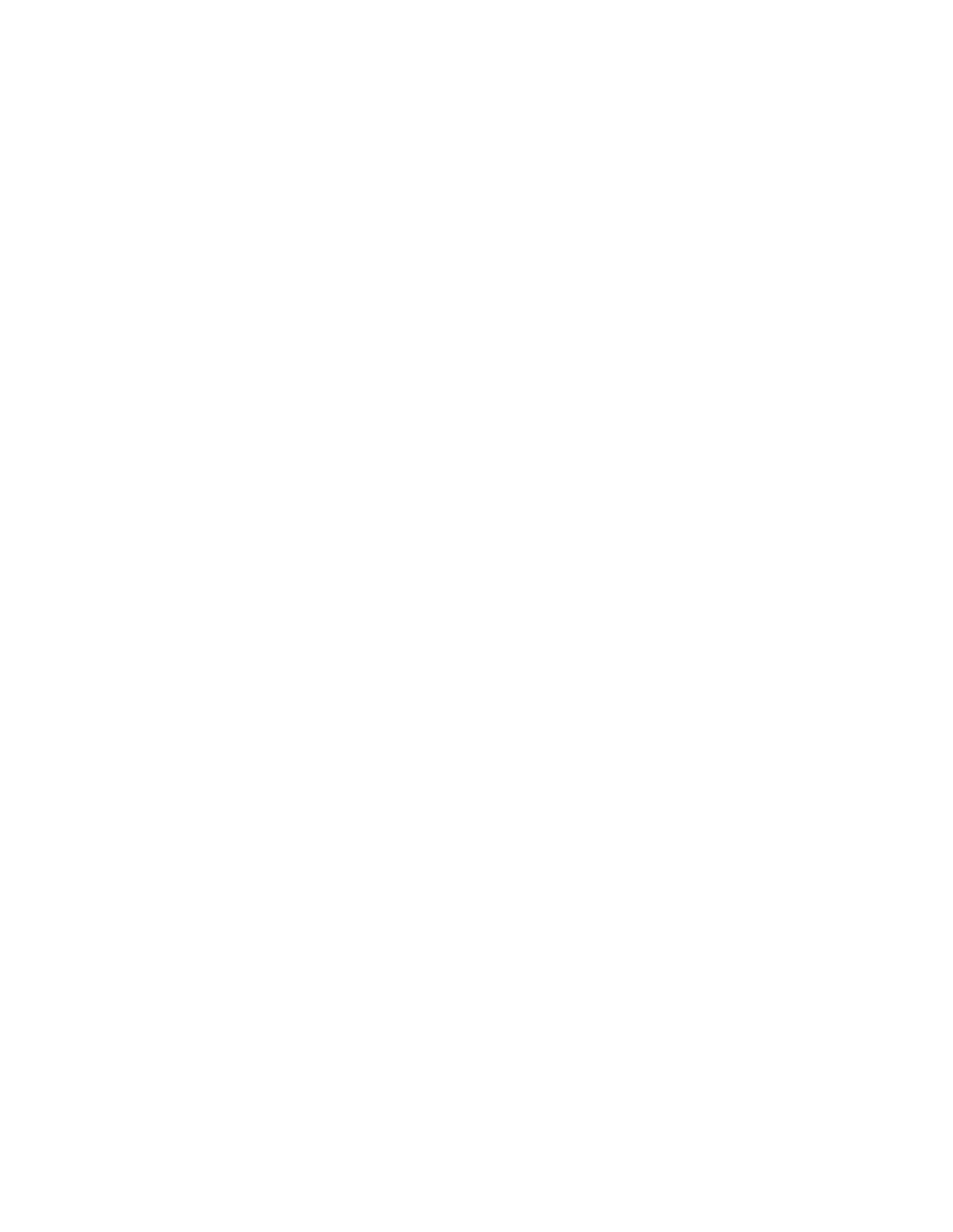

## **HOUSEHOLD INFORMATION**

*Must be completed for all adults and children in the family unit. For additional children, please attach another sheet listing their information.*

| <b>Head of Household</b>                                                   |                            |                          | CIF#                                                       |                                             |                                                                                               |  |                                            |
|----------------------------------------------------------------------------|----------------------------|--------------------------|------------------------------------------------------------|---------------------------------------------|-----------------------------------------------------------------------------------------------|--|--------------------------------------------|
| <b>First Name</b>                                                          | Middle                     | Last Name                |                                                            |                                             | Suffix $(Jr, Sr, II)$                                                                         |  |                                            |
| <b>Alternate Names</b>                                                     |                            |                          |                                                            |                                             |                                                                                               |  |                                            |
| Gender                                                                     |                            | Date of Birth            |                                                            | <b>Social Security Number</b>               |                                                                                               |  | <b>US</b> Citizen                          |
| $\Box$ Male $\Box$ Female $\Box$ LGBTQ                                     |                            |                          |                                                            |                                             |                                                                                               |  | $\Box$ Yes $\Box$ No                       |
| <b>Tribal Affiliation</b>                                                  |                            | Enrollment #             |                                                            | Disabled<br>$\Box$ Yes<br>$\blacksquare$ No | Pregnant<br>$\Box$ Yes                                                                        |  | No If Yes, Due Date:                       |
| <b>Street Address</b>                                                      |                            |                          | City                                                       |                                             | <b>State</b>                                                                                  |  | Zip Code                                   |
| <b>Mailing Address</b>                                                     |                            |                          | City                                                       |                                             | State                                                                                         |  | Zip Code                                   |
| Phone#                                                                     |                            |                          | Alternative Phone #                                        |                                             | Email                                                                                         |  |                                            |
| $\Box$ Single, Never Married<br>$\Box$ Separated<br>$\Box$ Widowed         | $\Box$ Married<br>Divorced | $\Box$ Associates Degree | <b>Highest Grade Attended:</b><br>Graduate/Master's Degree |                                             | Bachelor's Degree<br>$\Box$ Other Credentials -<br>(Ex. CDL, Vocational Certifications, etc.) |  |                                            |
| <b>Spouse/Significant Other</b><br><b>First Name</b><br>Middle             |                            | Last Name                |                                                            | CIF#<br>Suffix $(Jr, Sr, II)$               |                                                                                               |  |                                            |
| <b>Alternate Names</b><br>Gender<br>$\Box$ Male $\Box$ Female $\Box$ LGBTQ |                            | Date of Birth            |                                                            | <b>Social Security Number</b>               |                                                                                               |  | <b>US</b> Citizen<br>$\Box$ Yes $\Box$ No  |
| <b>Tribal Affiliation</b>                                                  |                            | Enrollment #             |                                                            | Disabled<br>$\Box$ Yes $\Box$ No            | Pregnant<br>$\Box$ Yes                                                                        |  | $\Box$ No If Yes, Due Date:                |
| Phone#                                                                     |                            | Alternative Phone #      |                                                            |                                             | Email                                                                                         |  |                                            |
| <b>Marital Status</b>                                                      |                            |                          | <b>Highest Education Level Completed</b>                   |                                             |                                                                                               |  |                                            |
| $\Box$ Single, Never Married<br>$\Box$ Separated<br>$\Box$ Widowed         | □ Married<br>Divorced      | $\Box$ Associates Degree | Highest Grade Attended:<br>Graduate/Master's Degree        | Less than High School Diploma or GED        | □ High School Diploma or GED<br>Bachelor's Degree<br>$\Box$ Other Credentials -               |  | (Ex. CDL, Vocational Certifications, etc.) |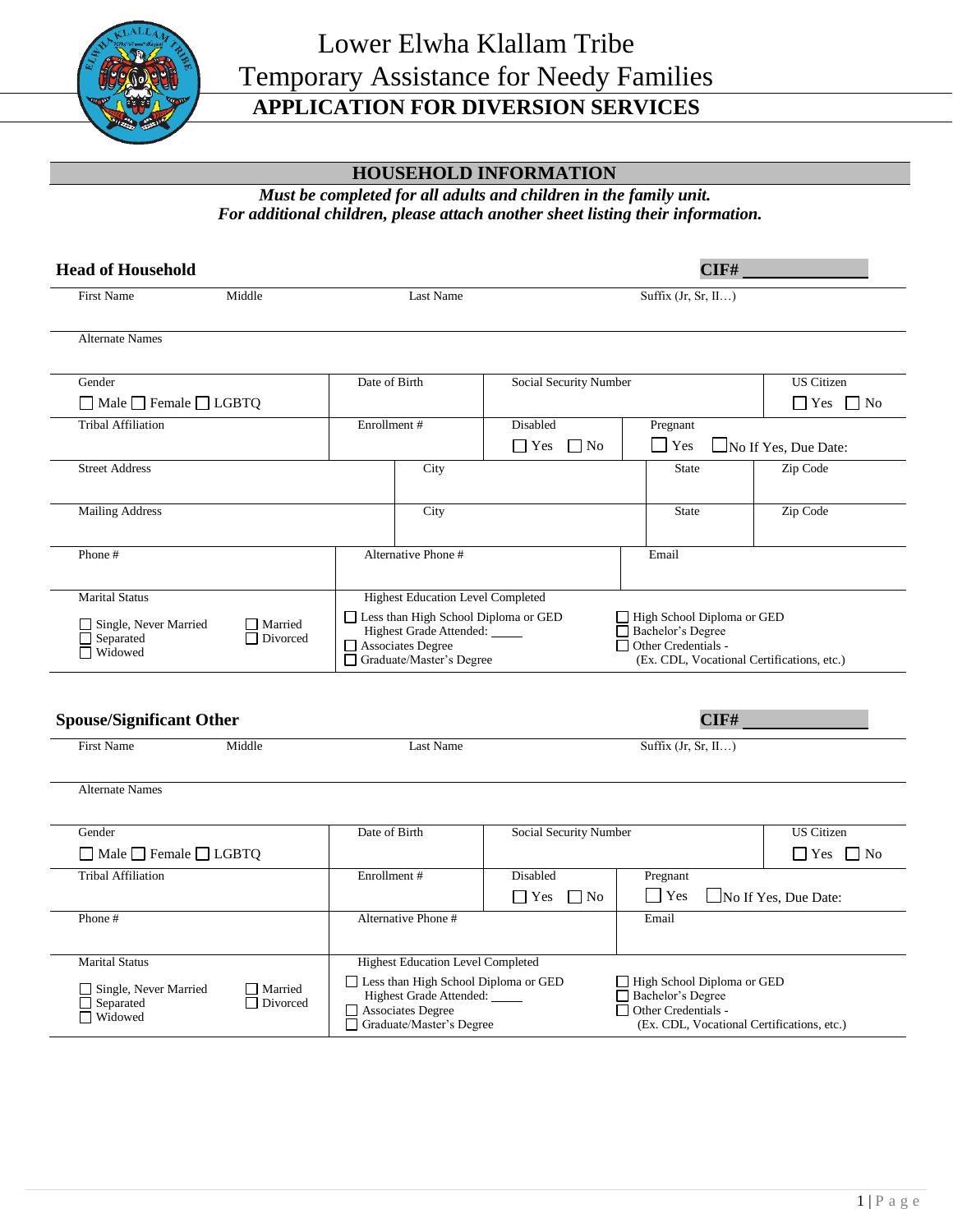| Child #1                                                            |                         |                        |                                   |          |                                        | CIF#                         |                                        |
|---------------------------------------------------------------------|-------------------------|------------------------|-----------------------------------|----------|----------------------------------------|------------------------------|----------------------------------------|
| <b>First Name</b>                                                   | Middle                  |                        | Last Name                         |          |                                        | Suffix $(Jr, Sr, II)$        | Date of Birth                          |
| Gender                                                              |                         | Social Security Number |                                   |          |                                        | Relationship to HOH          |                                        |
| $\Box$ Male $\Box$ Female $\Box$ LGBTQ                              |                         |                        |                                   |          |                                        |                              |                                        |
| <b>Tribal Affiliation</b>                                           |                         |                        | Enrollment#                       | Disabled | $\Box$ Yes $\Box$ No                   | <b>Teen Parent</b>           | $\Box$ Yes $\Box$ No If Yes, Due Date: |
| Father's Name                                                       |                         |                        | Father's Status<br>$\Box$ In Home |          | Absent from Home                       | $\Box$ Deceased              |                                        |
| Mother's Name                                                       |                         |                        | Mother's Status                   |          |                                        |                              |                                        |
| Current Grade Level                                                 | School Attending        |                        | $\Box$ In Home                    |          | $\Box$ Absent from Home<br>Teacher     | $\Box$ Deceased              |                                        |
|                                                                     |                         |                        |                                   |          |                                        |                              |                                        |
| Child #2                                                            |                         |                        |                                   |          |                                        | CIF#                         |                                        |
| <b>First Name</b>                                                   | Middle                  |                        | Last Name                         |          |                                        | Suffix $(Jr, Sr, II)$        | Date of Birth                          |
|                                                                     |                         |                        |                                   |          |                                        |                              |                                        |
| Gender<br>$\Box$ Male $\Box$ Female $\Box$ LGBTQ                    |                         | Social Security Number |                                   |          |                                        | Relationship to HOH          |                                        |
| <b>Tribal Affiliation</b>                                           |                         |                        | Enrollment #                      | Disabled | $\Box$ Yes $\Box$ No                   | <b>Teen Parent</b>           | $\Box$ Yes $\Box$ No If Yes, Due Date: |
| Father's Name                                                       |                         |                        | Father's Status                   |          |                                        |                              |                                        |
|                                                                     |                         |                        | $\Box$ In Home                    |          | Absent from Home                       | Deceased                     |                                        |
| Mother's Name                                                       |                         |                        | Mother's Status                   |          |                                        |                              |                                        |
|                                                                     |                         |                        | $\Box$ In Home                    |          | Absent from Home                       | $\Box$ Deceased              |                                        |
| Current Grade Level                                                 | <b>School Attending</b> |                        |                                   |          | Teacher                                |                              |                                        |
| Child #3                                                            |                         |                        |                                   |          |                                        | CIF#                         |                                        |
| <b>First Name</b>                                                   | Middle                  |                        | Last Name                         |          |                                        | Suffix $(Jr, Sr, II)$        | Date of Birth                          |
| Gender                                                              |                         | Social Security Number |                                   |          |                                        | Relationship to HOH          |                                        |
| $\Box$ Male $\Box$ Female $\Box$ LGBTQ<br><b>Tribal Affiliation</b> |                         |                        | Enrollment #                      | Disabled |                                        | <b>Teen Parent</b>           |                                        |
|                                                                     |                         |                        |                                   |          | $\hfill\Box$<br>Yes $\hfill\Box$<br>No | □ Yes □ No If Yes, Due Date: |                                        |
| Father's Name                                                       |                         |                        | Father's Status<br>$\Box$ In Home |          | Absent from Home                       | Deceased                     |                                        |
| Mother's Name                                                       |                         |                        | Mother's Status                   |          |                                        |                              |                                        |
|                                                                     |                         |                        | $\Box$ In Home                    |          | $\Box$ Absent from Home                | □ Deceased                   |                                        |
| Current Grade Level                                                 | School Attending        |                        |                                   |          | Teacher                                |                              |                                        |
|                                                                     |                         |                        |                                   |          |                                        |                              |                                        |
| Child #4                                                            |                         |                        |                                   |          |                                        | CIF#                         |                                        |
| <b>First Name</b>                                                   | Middle                  |                        | <b>Last Name</b>                  |          |                                        | Suffix $(Jr, Sr, II)$        | Date of Birth                          |
| Gender                                                              |                         | Social Security Number |                                   |          |                                        | Relationship to HOH          |                                        |
| $\Box$ Male $\Box$ Female $\Box$ LGBTQ                              |                         |                        |                                   |          |                                        |                              |                                        |
| <b>Tribal Affiliation</b>                                           |                         |                        | Enrollment #                      | Disabled | $\Box$ Yes $\Box$ No                   | <b>Teen Parent</b>           | $\Box$ Yes $\Box$ No If Yes, Due Date: |
| Father's Name                                                       |                         |                        | Father's Status<br>$\Box$ In Home |          | Absent from Home                       | □ Deceased                   |                                        |
| Mother's Name                                                       |                         |                        | Mother's Status                   |          |                                        |                              |                                        |
|                                                                     |                         |                        | $\Box$ In Home                    |          | Absent from Home                       | □ Deceased                   |                                        |
| Current Grade Level                                                 | <b>School Attending</b> |                        |                                   |          | Teacher                                |                              |                                        |
|                                                                     |                         |                        |                                   |          |                                        |                              |                                        |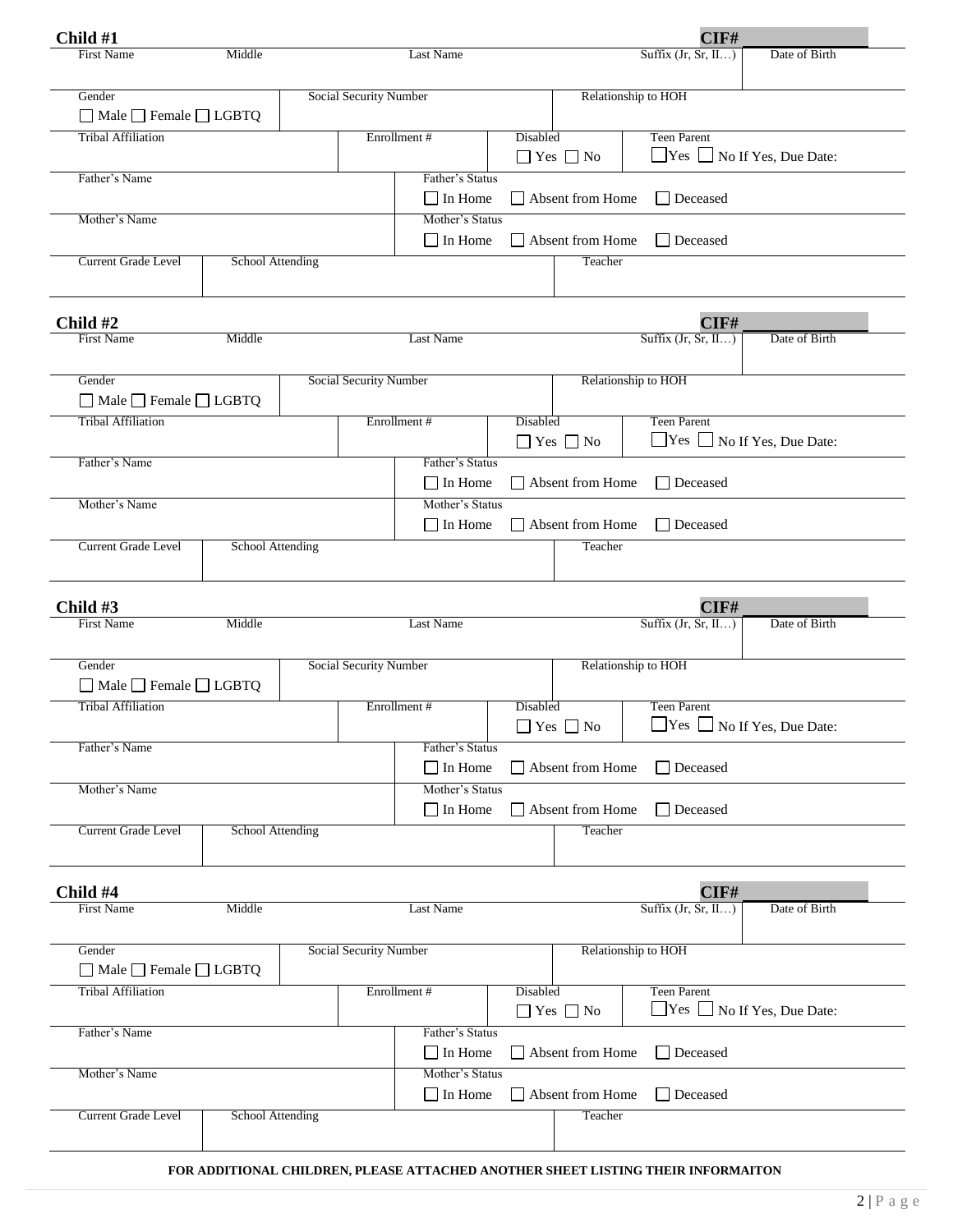#### **RESOURCES AND INCOME**

#### **I. RESOURCES**

A resource is anything that is own or is being bought that can be sold, traded, or converted into cash or money held by others. A resource does not include personal property such as furniture or clothing. Examples of resources are:

| Cash<br><b>Bonds</b><br>Land                        | Checking<br>Annuities<br><b>Time Shares</b> | Saving Accounts<br>Trusts<br>Houses | Land<br><b>Stocks</b><br>Condominium | <b>Sales Contracts</b><br><b>Mutual Funds</b> | <b>IMM</b> Accounts<br><b>Buildings</b><br><b>Money Market Accounts</b> |
|-----------------------------------------------------|---------------------------------------------|-------------------------------------|--------------------------------------|-----------------------------------------------|-------------------------------------------------------------------------|
| Do you or anyone in the family unit have resources? |                                             |                                     | N <sub>o</sub><br>Yes<br>$\sim$      |                                               | If YES, complete the following information.                             |
| <b>RESOURCE</b>                                     |                                             | WHO OWNS                            | <b>LOCATION</b>                      |                                               | VALUE \$                                                                |
|                                                     |                                             |                                     |                                      |                                               |                                                                         |
|                                                     |                                             |                                     |                                      |                                               |                                                                         |
|                                                     |                                             |                                     |                                      |                                               |                                                                         |
|                                                     |                                             |                                     |                                      |                                               |                                                                         |

#### **II. VEHICLES**

Do you or anyone in the household own a licensed or unlicensed vehicle (car, truck, motorcycle, boat, recreational vehicle, or any other type of vehicle?  $\Box$  Yes  $\Box$  No IF YES, complete the following information. Please list primary vehicle first.

| <b>YEAR</b> | <b>MAKE [EX. FORD]</b> | <b>MODEL [EX. ESCORT]</b> | <b>OWNED</b> | <b>PAYMENT</b> | <b>VALUE</b> |
|-------------|------------------------|---------------------------|--------------|----------------|--------------|
| YEAR        | <b>MAKE [EX. FORD]</b> | <b>MODEL [EX. ESCORT]</b> | <b>OWNED</b> | <b>PAYMENT</b> | <b>VALUE</b> |
|             |                        |                           |              |                |              |

#### **III. INCOME STATMENT**

Does anyone in the household, received any form of earned or unearned income in the last 60 days?  $\Box$  Yes  $\Box$  No

If YES, complete the following **Section IV Earned Income and/or Section V Unearned Income**. If NO, please read the following statement and initial afterward. Both Head of Household and Significant Other must initial.

At this time, I/we attest that I/we receive no form of unearned income for the children in the family unit. Head of

Household Initials: Significant Other Initials:

#### **IV. EARNED INCOME**

| Do you or anyone in the household have income from work? $\Box$ Yes | N <sub>o</sub><br>If YES, please complete the following information. |
|---------------------------------------------------------------------|----------------------------------------------------------------------|
| Who has income?                                                     |                                                                      |
| <b>Employer Name:</b>                                               | <b>Contact Number:</b>                                               |
| Start date:                                                         | Gross Income (Before Taxes):                                         |
| Pay Frequency: □ Weekly □ Every Two Weeks □ Every Month □ Other     |                                                                      |
| Is this job self-employment? $\Box$ Yes $\Box$ No                   |                                                                      |
|                                                                     |                                                                      |
| Who has income?                                                     |                                                                      |
| <b>Employer Name:</b>                                               |                                                                      |
| Start date:                                                         |                                                                      |
| Pay Frequency: □ Weekly □ Every Two Weeks □ Every Month □ Other     |                                                                      |
| Is this job self-employment? $\Box$ Yes $\Box$ No                   |                                                                      |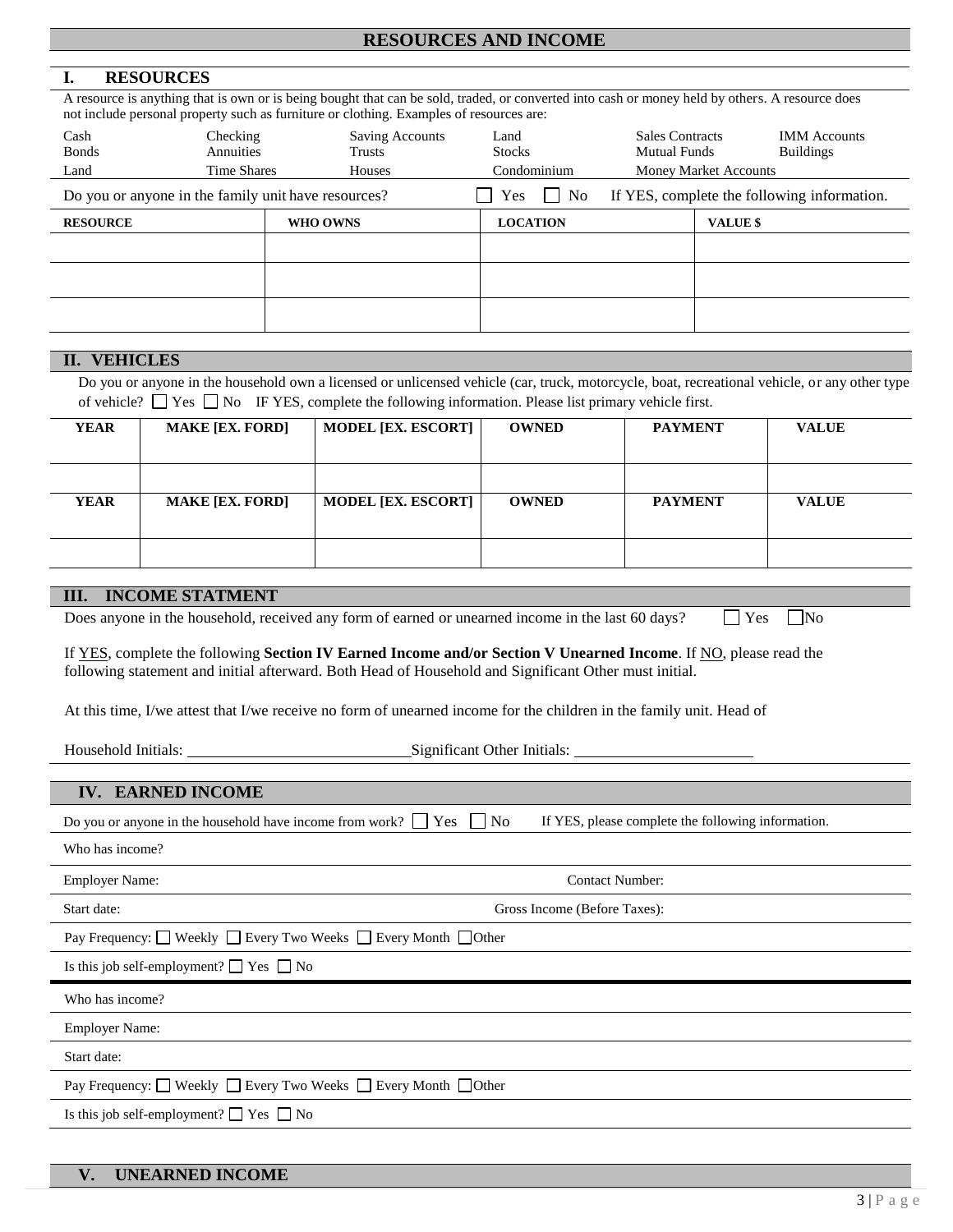| Examples of unearned income are:                                                                                                |                                                                                                                                                                                                                      |                  |                            |                                                                     |                                         |  |
|---------------------------------------------------------------------------------------------------------------------------------|----------------------------------------------------------------------------------------------------------------------------------------------------------------------------------------------------------------------|------------------|----------------------------|---------------------------------------------------------------------|-----------------------------------------|--|
| Adoption support                                                                                                                | <b>Foster Care Payments</b>                                                                                                                                                                                          | Per Capita       |                            | Social Security Benefits                                            |                                         |  |
| Alimony                                                                                                                         | General Assistance                                                                                                                                                                                                   |                  | <b>Railroad Retirement</b> |                                                                     | Social Security benefits for a child ** |  |
| Annuities, Pensions, Dividends,<br>Life Insurance                                                                               | Gifts or prizes                                                                                                                                                                                                      |                  | Rent/Lease Income          | Veteran's benefits/Military allotments -<br>Survivor and dependents |                                         |  |
| Casino Winning                                                                                                                  | Inheritance                                                                                                                                                                                                          | Sale of timber   |                            | Unemployment Insurance                                              |                                         |  |
| Child Support                                                                                                                   | <b>Interest Payments</b>                                                                                                                                                                                             |                  | Settlements                |                                                                     | Worker's compensation                   |  |
| Do you or anyone in the household have any unearned income? $\Box$ Yes $\Box$ No<br>If YES, complete the following information. |                                                                                                                                                                                                                      |                  |                            |                                                                     |                                         |  |
| <b>WHOSE INCOME</b>                                                                                                             | <b>INCOME TYPE</b>                                                                                                                                                                                                   | <b>AMOUNT</b>    | <b>FREQUENCY RECEIVED</b>  |                                                                     | <b>DATE RECEIVED</b>                    |  |
|                                                                                                                                 |                                                                                                                                                                                                                      | \$               |                            |                                                                     |                                         |  |
|                                                                                                                                 |                                                                                                                                                                                                                      | \$               |                            |                                                                     |                                         |  |
|                                                                                                                                 |                                                                                                                                                                                                                      | \$               |                            |                                                                     |                                         |  |
|                                                                                                                                 |                                                                                                                                                                                                                      | \$               |                            |                                                                     |                                         |  |
|                                                                                                                                 |                                                                                                                                                                                                                      |                  |                            |                                                                     |                                         |  |
|                                                                                                                                 | VI. CHILD SUPPORT INCOME STATEMEN                                                                                                                                                                                    |                  |                            |                                                                     |                                         |  |
|                                                                                                                                 | Have you or your significant other received child support payment(s) directly from a non-custodial parent in the last 30 days?                                                                                       |                  |                            |                                                                     |                                         |  |
| $\Box$ Yes $\Box$ No<br>$\bullet$                                                                                               | If <u>YES</u> , list the date and amount of the payments that you have received.<br>If NO, please read the following statement and initial afterwards.<br>Both Head of Household and Significant Other must initial. |                  |                            |                                                                     |                                         |  |
| Date Received:                                                                                                                  |                                                                                                                                                                                                                      | Amount Received: |                            |                                                                     |                                         |  |
|                                                                                                                                 | At this time, I/we attest that I/we have not received any child support payments directly from a non-custodial parent in the last 30                                                                                 |                  |                            |                                                                     |                                         |  |
| days.                                                                                                                           | Head of Household Initials:                                                                                                                                                                                          |                  |                            |                                                                     |                                         |  |
|                                                                                                                                 | Failure to report child support payments that you receive directly from a non-custodial parent will result in<br>an overpayment, which you will be required to pay back to LEKT TANF.                                |                  |                            |                                                                     |                                         |  |
|                                                                                                                                 |                                                                                                                                                                                                                      |                  |                            |                                                                     |                                         |  |
|                                                                                                                                 | VII. STATEMENT OF CHILD CUSTODY                                                                                                                                                                                      |                  |                            |                                                                     |                                         |  |
| household.                                                                                                                      | A dependent child is considered a member of the household if they spent 51% of their time during the calendar month in the                                                                                           |                  |                            |                                                                     |                                         |  |
|                                                                                                                                 | Do all of the children listed in this application currently live with you at least 51% of the time?                                                                                                                  |                  |                            |                                                                     |                                         |  |
| $\Box$ Yes $\Box$ No                                                                                                            | If NO, please know that you cannot apply with children who do not meet this requirement.                                                                                                                             |                  |                            |                                                                     |                                         |  |
| $\Box$ Yes $\Box$ No                                                                                                            | Do you have a court-ordered parenting plan or custody order for the children listed in this application?                                                                                                             |                  |                            |                                                                     |                                         |  |
|                                                                                                                                 | At this time, I/we attest that all the children listed in this application currently live with me/us at least 51% of the time.                                                                                       |                  |                            |                                                                     |                                         |  |
|                                                                                                                                 |                                                                                                                                                                                                                      |                  |                            |                                                                     |                                         |  |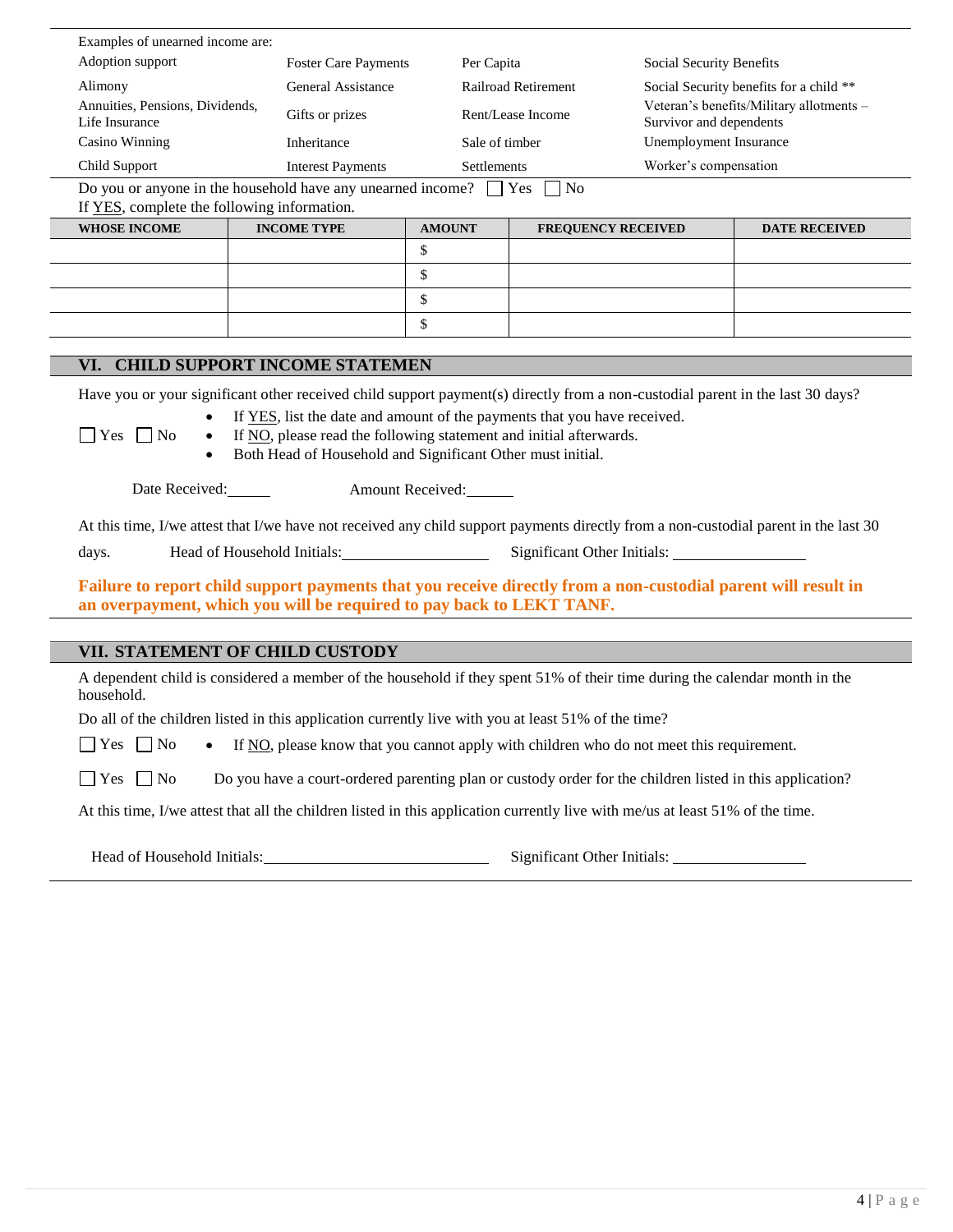#### **Certification Regarding Fraud and Failure to Disclose Information**

Title 18, Chapter 47, Sec 1001 of the U.S. Code States that:

- A. Except otherwise provided in this section, whoever in any matter within the jurisdiction of the executive, legislative, or judicial branch of the Government of the United States, knowingly and willfully –
	- 1. Falsifies, conceals, or covers up by any trick, scheme, or device a material fact;
	- 2. Makes any materially false, fictitious, or fraudulent statement or representation; or
	- 3. Makes or uses any false writing or document knowing the same to contain any materially false, fictitious, or fraudulent statement or entry; shall be find under this title or imprisoned not more than 5 years, or both.

I have read or have had explained to me the above provision of the Federal Law and fully understand the requirements and penalties.

I agree to supply all information and consents to releases necessary to determine my eligibility and compliance status and further agree to notify the TANF Program when my situation changes.

I understand that failure to comply with this requirement may result in sanctions, suspension of services, immediate closure of my case, and/or necessary fraud investigation possibly resulting in mandatory repayment of any benefits I may have received and was not eligible for.

I understand that if it is determined that I have committed fraud, falsified information, or intentionally omitted information, I can be prosecuted and criminally penalized under applicable law.

Signature of HOH Date

Signature of Significant Other Date Date of Signature of Significant Other Date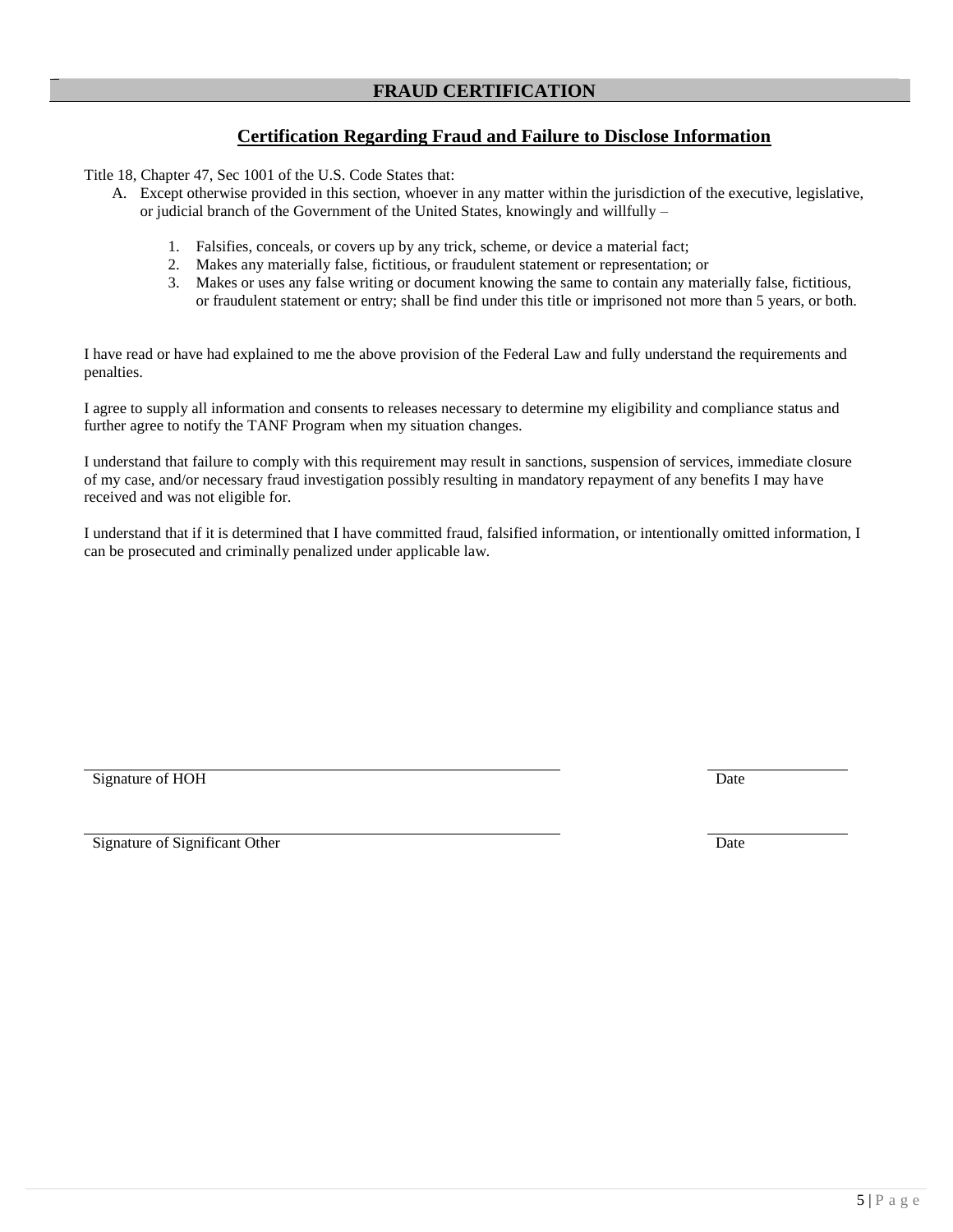

# Lower Elwha Klallam Tribe Temporary Assistance for Needy Families **DIVERSION CRISIS STATEMENT**

Please provide a statement that details your specific crisis, which will be resolved with Diversion Services, and how the services will assist your family unit in not needing a monthly cash grant.

| TEM                                                                 | <b>AMOUNT</b> | $\triangledown$ | <b>ITEM</b>         | <b>AMOUNT</b> |
|---------------------------------------------------------------------|---------------|-----------------|---------------------|---------------|
| Housing                                                             |               |                 | Food                |               |
| <b>Utilities</b>                                                    |               |                 | Fuel                |               |
| Training                                                            |               |                 | <b>Auto Repairs</b> |               |
| Education                                                           |               |                 | Transportation      |               |
| Child Care                                                          |               |                 | Auto Insurance      |               |
| Mental Health, Chemical Dependency, or Domestic Violence Services   |               |                 |                     |               |
| Developmental or Learning Disability Services                       |               |                 |                     |               |
| <b>IDA</b> Accounts                                                 |               |                 |                     |               |
| Required Program Documentation (State Certified Birth Certificates) |               |                 |                     |               |
| Needed for the following number of family members                   |               |                 |                     |               |

Head of Household Signature **Date** 

Significant Other Signature (If Applicable) Date